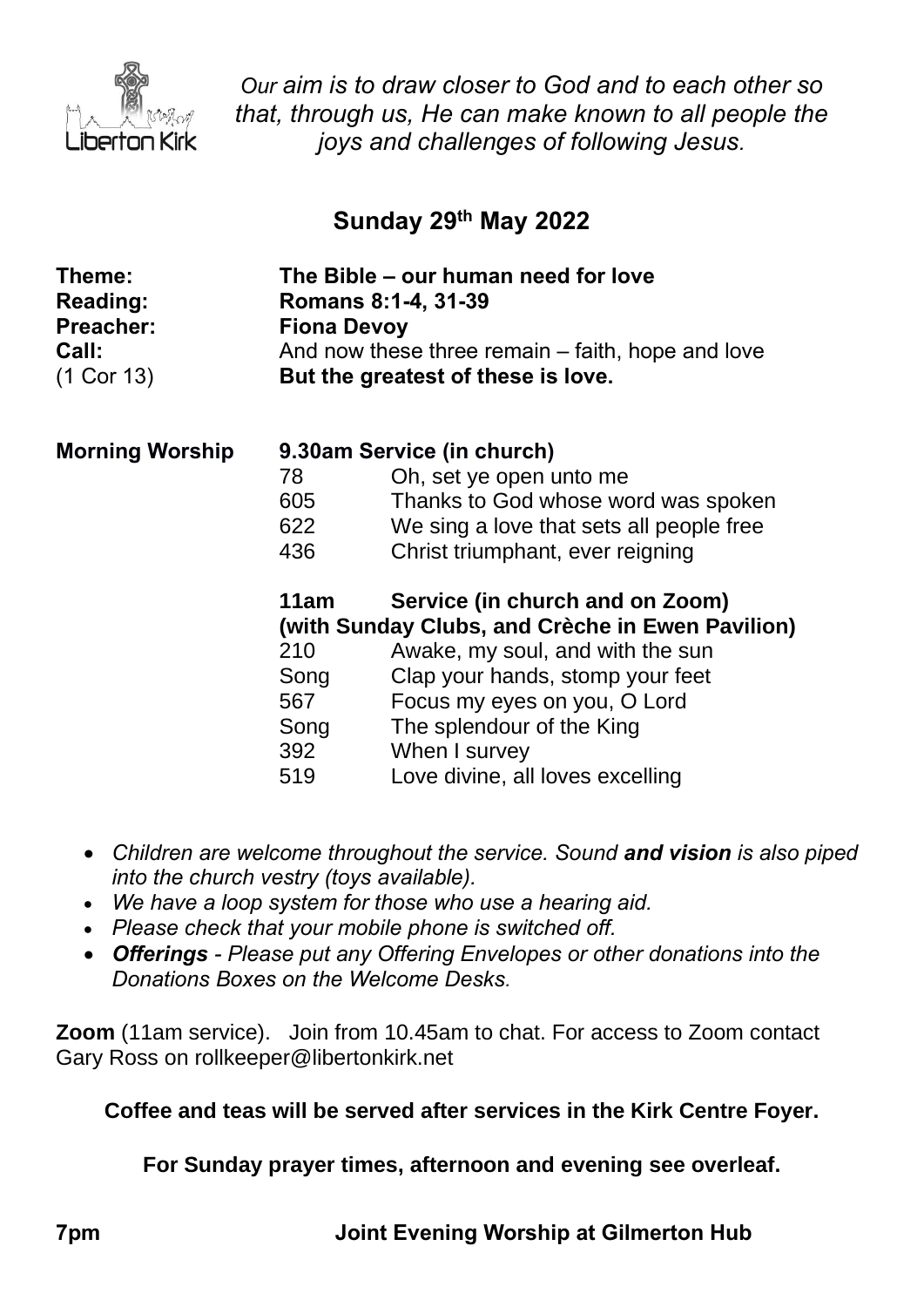### **WEEKLY DIARY THY KINGDOM COME 26 MAY – 5 JUNE**

# **TODAY**<br>10.20am

Elders' Room Sunday Morning Prayer Time After 11am Service **Cross at East Door** Prayer Team Ministry **7pm Joint Evening Worship at Gilmerton Hub**

**Monday 30th May**  9am-2pm Foyer Kirkgate Café 7.30pm Zoom The Bible Course

# **Tuesday 31st May**

**7.30am – 7.30pm Upper Room Time (see below)** 9am-2pm, 5.15-8pm Foyer Form Kirkgate Café 2.30pm Guthrie House Service 7.30pm Kirk Congregational Prayer (see notices)

**Wednesday 1 st June** 9am-2pm, 6-8pm Foyer Form Kirkgate Café

7.30pm Kirk Kirk Gathering for Praise

**Thursday 2 nd June** 9am-2pm Foyer Form Kirkgate Café 2pm Anderson Hall Senior Citizens

**Friday 3 rd June**

7pm Anderson Hall Ceilidh (see notices)

**Pentecost Sunday 5 th June (NB Communion Sunday will be 12th June) Morning Worship at 9.30am short Service in the church 11am Service in the church and on Zoom. (with Sunday Clubs, and Crèche in Ewen Pavilion)** Theme: The Bible - Spirit Preacher: John Young **6.30pm Evening Worship in the Kirk Centre**

## **Upper Room Time (Tuesday 7.30am – 7.30pm)**

A quiet place for anyone who wants to spend some time with God. Includes the following times together: Morning Prayers 8am - 8.30am, Midday Prayers 12.00 noon-12.30pm, Evening Prayers 7.00pm - 7.15pm.

**Prayer Requests** - can be sent to either John (see page 4) or Lindsay at [nicolyoung3@gmail.com](mailto:nicolyoung3@gmail.com) who will pass details on to the rest of the prayer team.

**Prayer Wall -** on the Kirk website under the Prayer section. Prayers are monitored before publication. Please ask for follow-up or keep it private if you so wish.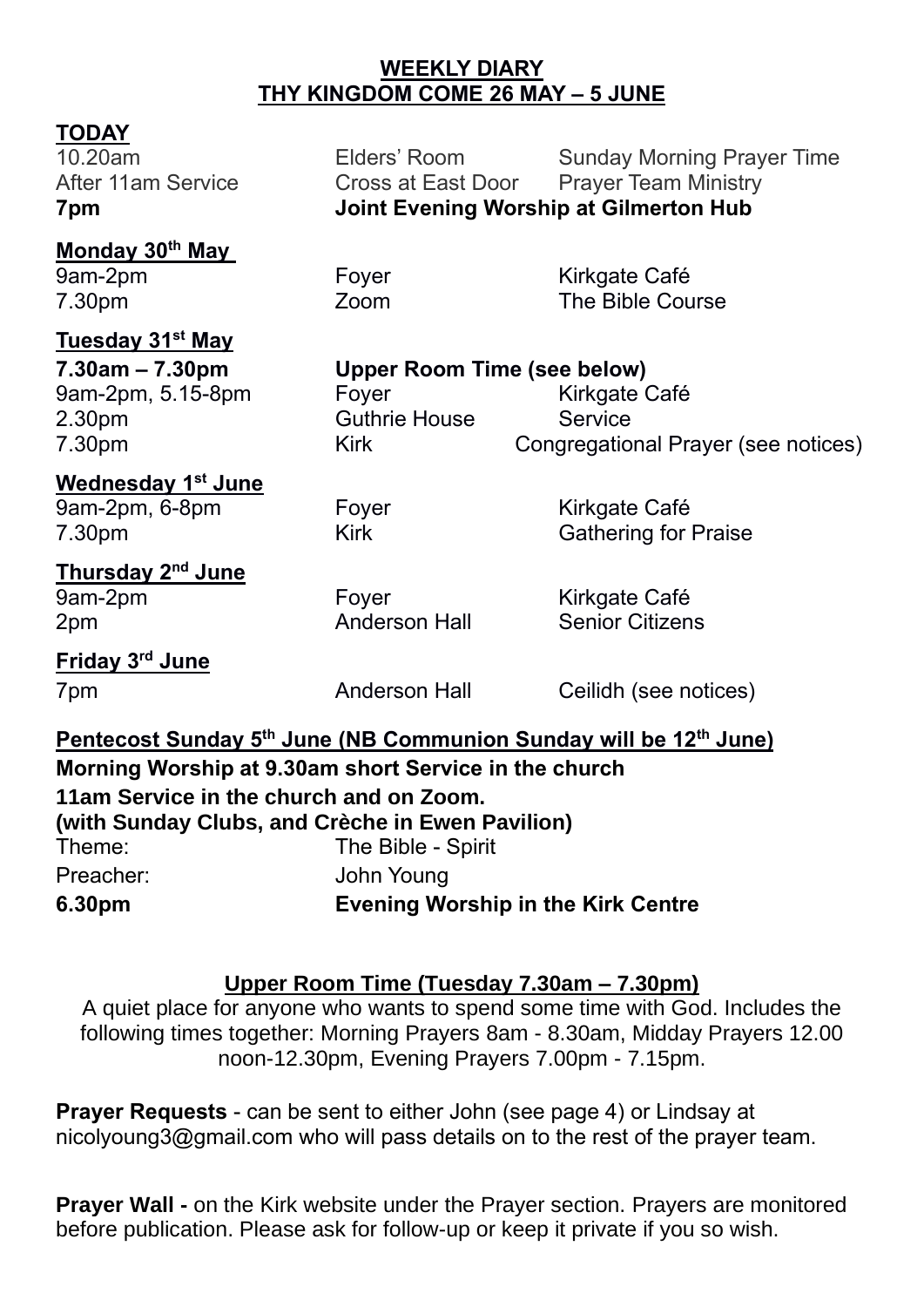## **NOTICES**

**June/July August Summer Edition Magazines** ready for distributors to uplift from the East Door in alphabetical order of distributors' names. Thereafter from the Kirk Centre McDonald Room. Also available online. Spare magazines on Welcome Desks, in the Offering House and Kirk Centre Entrance.

**Communion Cards -** available for elders to collect if they wish from the shelf at the entrance of the Kirk Centre.

**Thy Kingdom Come** 26th May - 5th June. A global prayer venture! Prayer Journals, Novenas and Cheeky Pandas booklets are available on the Welcome Desks and the Offering House. More information in the magazine and at [www.thykingdomcome.global](http://www.thykingdomcome.global/)

**Safe Families** - Information Night Monday 30th May, 8-8.45pm on Zoom. For more information contact scotland@safefamilies.uk

**Congregational Prayer** Tuesday 31<sup>st</sup> May at 7.30pm in the Kirk. As well as prayers of Thanksgiving and a time of Listening to God, we focus on God's Kingdom 'On earth as it is in heaven'.

**Family Summer Ceilidh Friday 3rd June, 7.00pm - 10.30pm, Anderson Hall.** Have you got your tickets yet??? Tickets available after church at the gate or from the cafe, or on Eventbrite, suggested donation £5, children free. Buffet food available, bring your own drinks and snacks. Raffle prizes welcome (put in box at Kirk Centre entrance). Profits to go to Sunday Club projects. Contact Fiona Devoy for more information [\(fiona.devoy@yahoo.co.uk\)](mailto:fiona.devoy@yahoo.co.uk). Flyers on side tables.

**Queen's Jubilee Family Fun Day** at Liberton Northfield Church on Saturday 4<sup>th</sup> June 11.30-4pm. Poster on Notice Board with more information.

**Healing Service –** at the Balm Well in the grounds of the Toby Carvery on Howden Hall Road on Saturday 11<sup>th</sup> June at 3pm. Please let John know if you need a lift. Flyers available. Organised by SEECAT – all welcome.

**Praise Gathering 2022 –** The Usher Hall on Saturday 25 June. Tickets on sale now at Venue Box Offices or ww.praisegathering.org.uk

**Crosstalk (SEECAT'S newsletter)** – May edition now available on Welcome Desks in the Kirk Centre entrance and in the Offering House. Also online at [www.seecat.org](http://www.seecat.org/)

**The Word for Today** – around the Kirk building again. Start at the Offering House. Theme: Thoughts on the Lord's Prayer.

**Liberton Kirk and Kirkgate Trust Accounts 2021** – copies now available in the 'Money Matters' and 'Kirkgate Trust' holders on the side cupboards.